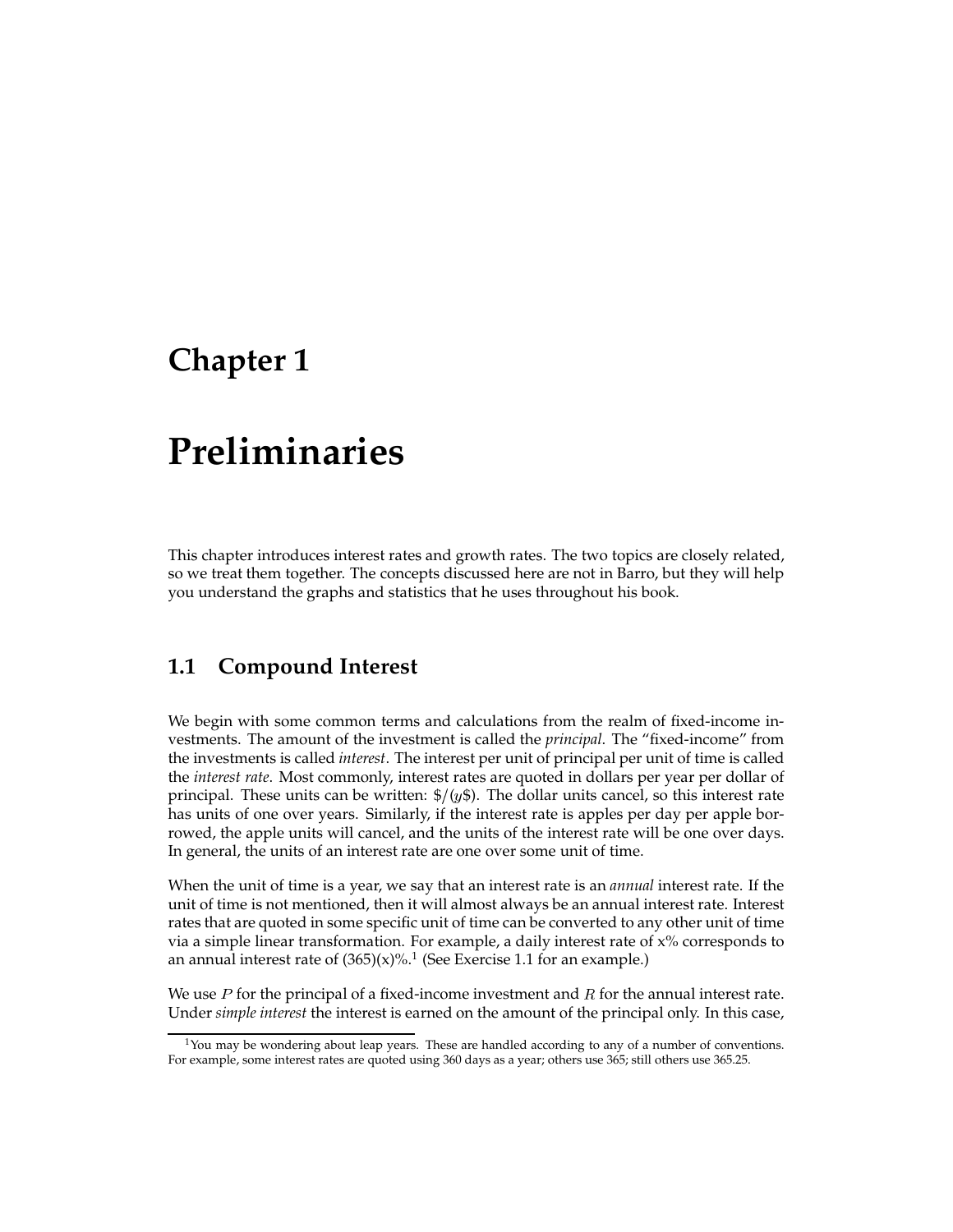after <sup>n</sup> years the value of the investment will be:

$$
(1.1) \t\t Vs(n) = RPn + P.
$$

For example, suppose you invest \$5,000 at a 4.5% simple annual interest rate. After two years the value of your investment will be:

$$
V_s(2) = (0.045)(\$5,000)(2) + \$5,000 = \$5,450.
$$

It is much more common for interest to be compounded annually. In this case, at the end of each year, that year's interest will be added to the principal, so the investment will earn interest on the interest. The first year will be just like simple interest, since none of the interest will yet be compounded. Accordingly, the the value after the first year will be:

$$
V_a(1) = RP + P = (1+R)P.
$$

After the second year, the value will be:

$$
V_a(2) = RV_a(1) + V_a(1) = R(1+R)P + (1+R)P = (1+R)^2P
$$

Similarly, after  $n$  years, the value will be:

$$
(1.2) \t\t V_a(n) = (1+R)^n P.
$$

Of course, this formula works only an integral numbers of years. For non-integral numbers, you round down to the nearest integral year n, compute  $V_a(n)$ , and use that in the simple-interest formula (1.1) for the fraction of the last year. (See Exercise 1.6 for an example.)

Let's revisit our previous example. Once again, you invest \$5,000 at a 4.5% annual interest rate, but this time interest compounds annually. After two years the value of your investment will be:

$$
V_a(2) = (1 + 0.045)^2(\$5,000) = \$5,460.13
$$

(Here and throughout, dollar amounts are rounded to the nearest cent.) Notice that the investment is worth less under simple interest than under compound interest, since under compounding you earn about \$10 of interest on the first year's interest.

The above reasoning for compounding annually applies to compounding more frequently. The only catch is that the interest rate needs to be quoted in terms of the same time interval as the compounding. If  $R$  is an annual interest rate, and interest is to compound  $t$  times per year, then the value of an investment after  $n$  years will be:

$$
V_t(n) = \left(1 + \frac{R}{t}\right)^{tn} P.
$$

We return to our example again, this time supposing that interest compounds daily. After two years, the value will be:

$$
V_{365}(2) = \left(1 + \frac{0.045}{365}\right)^{(365)(2)}(\$5,000) = \$5,470.84.
$$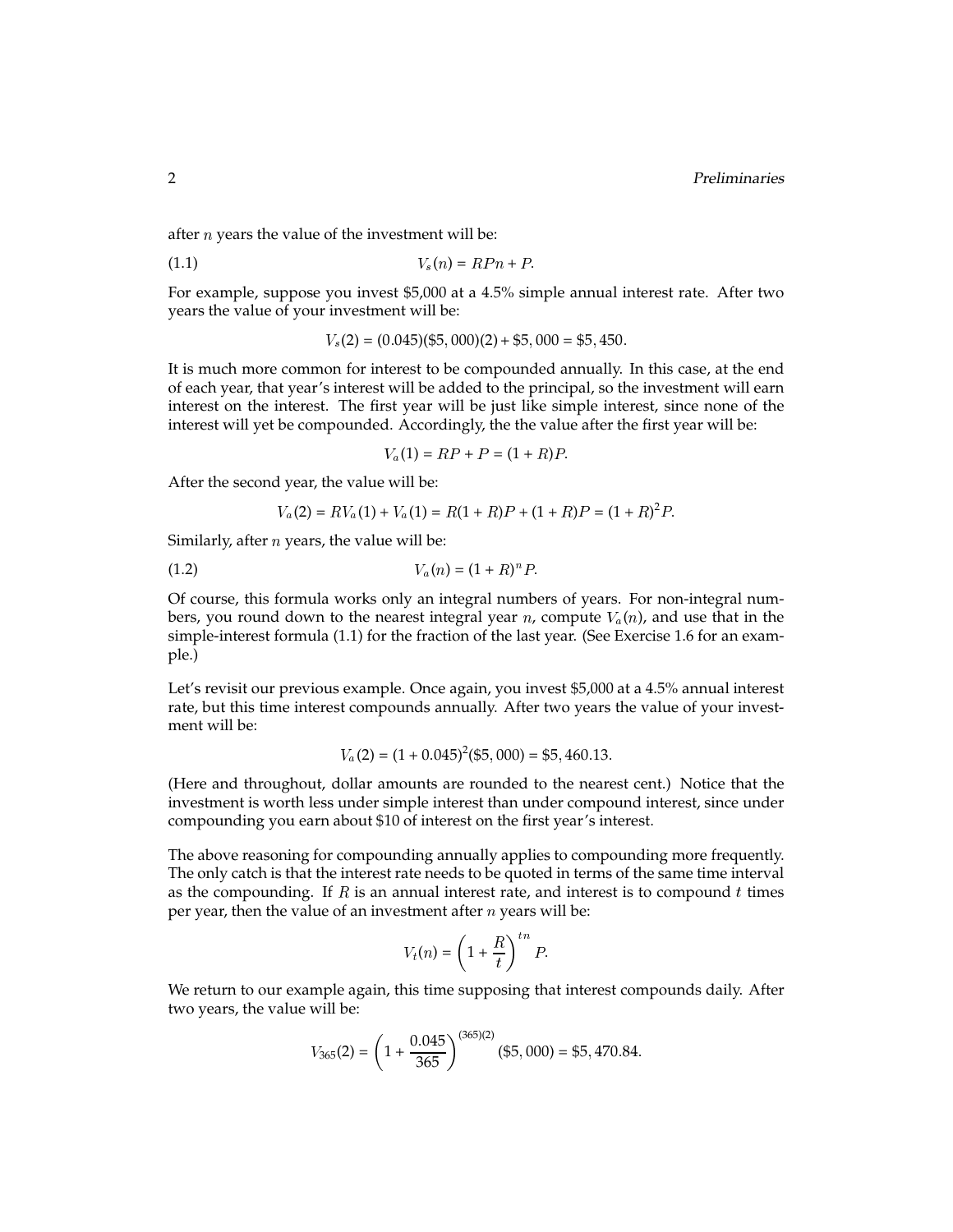#### 1.2 Growth Rates 3

As we compound more and more frequently, we arrive at the expression for continuous compounding:

$$
V_c(n) = \lim_{t \to \infty} \left(1 + \frac{R}{t}\right)^{tn} P.
$$

We can make this much more tractable by using the fact that:

$$
e = \lim_{x \to \infty} \left( 1 + \frac{1}{x} \right)^x,
$$

where  $e$  is Euler's constant. This gives us the following formula for continuous discounting:

(1.3) 
$$
V_c(n) = \lim_{t \to \infty} \left(1 + \frac{R}{t}\right)^{tn} P = \left[\lim_{(t/R) \to \infty} \left(1 + \frac{1}{(t/R)}\right)^{(t/R)}\right]^{tn} P = e^{Rn} P.
$$

We return to our example one last time, this time assuming continuous compounding. After two years, the value of the investment will be:

$$
V_c(2) = e^{(0.045)(2)}(\$5,000) = \$5,470.87.
$$

Again, notice how throughout these examples the value of the investment is greater the more often the interest compounds. Continuous compounding results in the highest value, but the returns to more-frequent compounding fall off fairly quickly. For example, the value is almost the same under daily versus continuous discounting.

## **1.2 Growth Rates**

Economists are often interested in the *growth rates* of economic variables. You might read, "Real Gross Domestic Product grew at a 2.3% annual rate this quarter"or "Inflation is 4%" or "The world's population is growing 20% every decade."Each of these statements deals with a growth rate.

An interest rate is just the growth rate of the value of an asset, and all the terminology and formulae from the previous section apply to growth rates generally. For example, we can calculate simple annual growth rates and annual growth rates that are compounded annually or continuously.

Consider the following values for the Gross Domestic Product (GDP) of a hypothetical country:

| Year | GDP)          |
|------|---------------|
| 1991 | \$100,000,000 |
| 1992 | \$130,000,000 |
| 1993 | \$135,000,000 |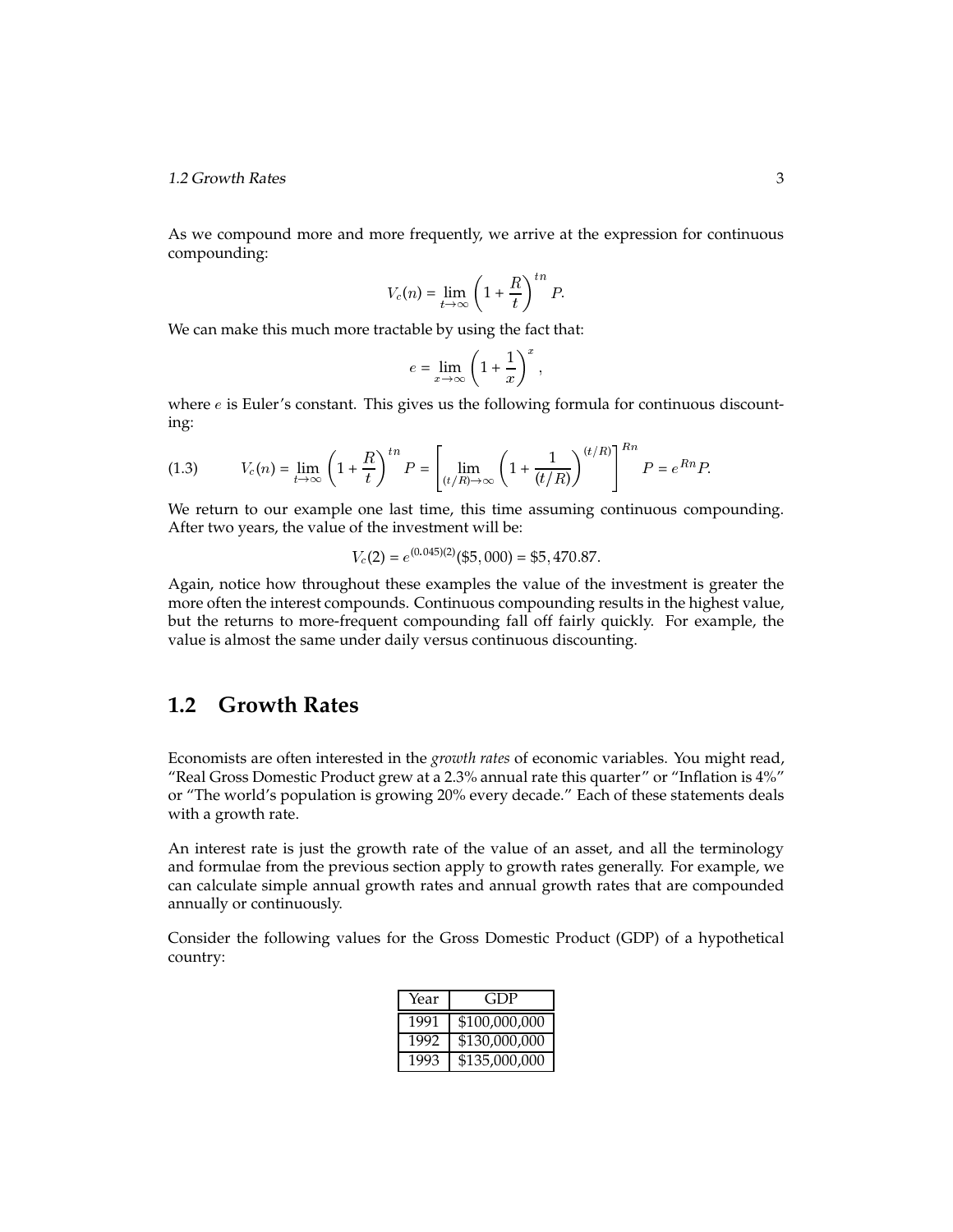The growth rate of GDP is just the interest rate that GDP would have had to earn if it were a fixed-income investment.

For example, the simple rate of growth of GDP between 1992 and 1993 is given by  $R$  in equation (1.1). Starting GDP is P, ending GDP is  $V_s(n)$ , and n is one year. Plugging all the numbers in, we get:

$$
$135K = (R)(\$130K)(1) + \$130K
$$
, so:  
\n $R = \$135K/\$130K - 1 \approx 1.03846154 - 1 = 3.846154\%$ .

As another example, to calculate the annual rate of growth of GDP, compounded annually, between 1991 and 1993, we use equation (1.2). Starting GDP is  $P$ , ending GDP is  $V_a(n)$ , and  $n$  is two years. This gives us:

$$
$135K = (1 + R)^2 ($100K)
$$
, so:  
\n $R = ($135K/$100K)^{(0.5)} - 1 \approx 1.16189500 - 1 = 16.189500\%.$ 

As a final example, we do the same calculation, but using continuous compounding. We just solve equation (1.3) for R. Starting GDP is P, ending GDP is  $V_c(n)$ , and n is two years.

$$
$135K = e^{2R} ($100K), so:
$$
  
 $R = [\ln ($135K) - \ln ($100K)](0.5) \approx 0.15005230 = 15.15005230\%.$ 

Economists generally prefer to use continuous compounding, for two reasons. First, under continuous compounding, computing the growth rate between two values of a series requires nothing more than taking the difference of their natural logarithms, as above.

This property is useful when graphing series. For example, consider some series that is given by  $V(n)=V_0e^{0.08n}$ , which is depicted in Figure 1.1. By the equations above, we know that this series grows at an 8% continuous rate. Figure 1.2 depicts the natural logarithm of the same series, i.e.,  $\ln[V(n)] = \ln(V_0) + 0.08n$ . From the equation, you can see that this new series is linear in  $n$ , and the slope  $(0.08)$  gives the growth rate. Whenever Barro labels the vertical axis of a graph with "Proportionate scale", he has graphed the natural logarithm of the underlying series. For an example, see Barro's Figure 1.1.

The second reason economists prefer continuous growth rates is that they have the following desirable property: if you compute the year-by-year continuous growth rates of a series and then take the average of those rates, the result is equal to the continuous growth rate over the entire interval.

For example, consider the hypothetical GDP numbers from above: \$100K, \$130K, and \$135K. The continuous growth rate between the first two is:  $ln(130K) - ln(100K)$ . The continuous growth rate between the second two is:  $ln($135K) - ln($130K)$ . The average of these two is:

$$
\frac{[\ln(\$135K) - \ln(\$130K)] + [\ln(\$130K) - \ln(\$100K)]}{2}.
$$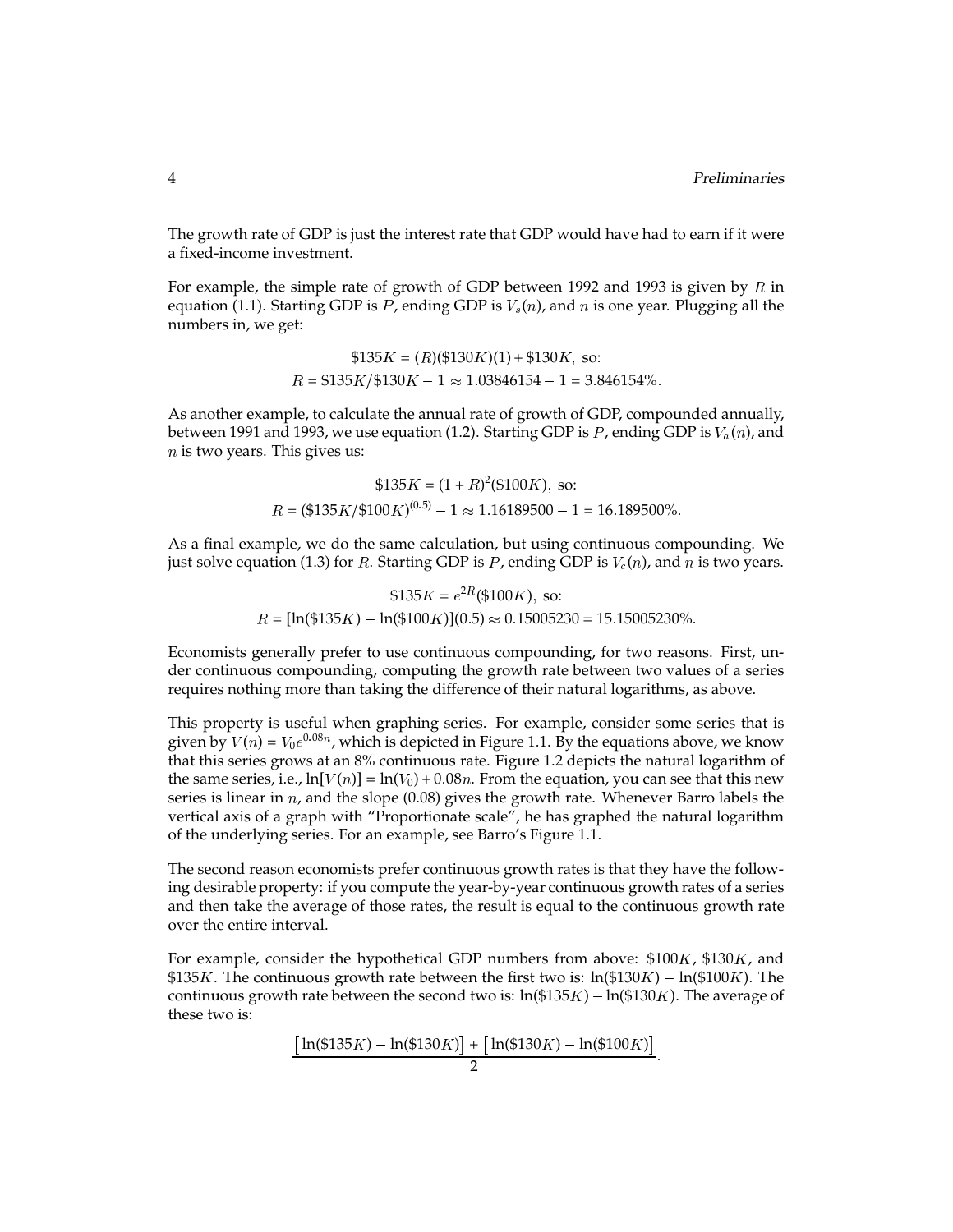#### Exercises 5



Figure 1.1: Exponential Growth

Figure 1.2: Log of Exp Growth

The two  $\ln(130K)$  terms cancel, leaving exactly the formula for the continuous growth rate between the first and third values, as we derived above.

If we carry out the same exercise under simple growth or annually compounded growth, we will find that the average of the individual growth rates will not equal the overall growth rate. For example, if GDP grows by 8% this year and 4% next year, both calculated using annual compounding, then the two-year growth rate will *not* be 6%. (You should verify that it will actually be 5.98%.) On the other hand, if the 8% and 4% numbers were calculated using continuous compounding, then the continuous growth rate over the two-year period would be 6%.

### **Exercises**

#### **Exercise 1.1 (Easy)**

My credit card has an APR (annualized percentage rate) of 16.8%. What is the daily interest rate?

#### **Exercise 1.2 (Easy)**

My loan shark is asking for \$25 in interest for a one-week loan of \$1,000. What is that, as an annual interest rate? (Use 52 weeks per year.)

#### **Exercise 1.3 (Moderate)**

The Consumer Price Index (CPI) is a measure of the prices of goods that people buy. Bigger numbers for the index mean that things are more expensive. Here are the CPI numbers for four months of 1996 and 1997: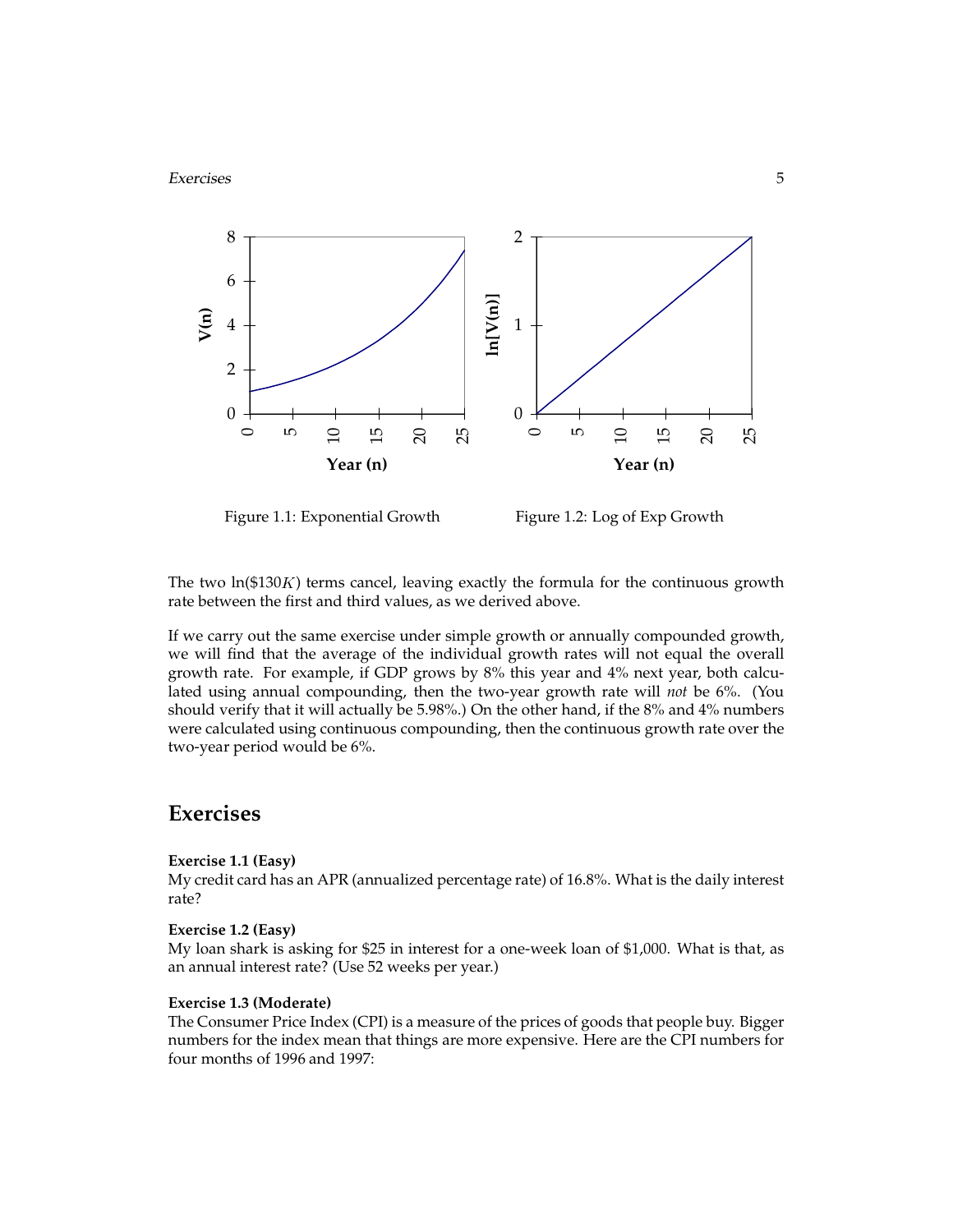| Variable         | Definition                                                  |  |
|------------------|-------------------------------------------------------------|--|
| $\boldsymbol{P}$ | Principal (amount invested)                                 |  |
| R.               | Nominal interest rate                                       |  |
| $\boldsymbol{n}$ | Number of years invested                                    |  |
| $V_s(n)$         | Value after $n$ years under simple interest                 |  |
| $V_a(n)$         | Value after $n$ years under annual compounding              |  |
| $V_t(n)$         | Value after $n$ years when compounded $t$ times per<br>year |  |
| $V_c(n)$         | Value after $n$ years under continuous compound-            |  |
|                  | ing                                                         |  |
| $V_0$            | Initial value of the investment                             |  |

Table 1.1: Notation for Chapter 1

| Year | Mar   | Iun   | Sep   | Dec   |
|------|-------|-------|-------|-------|
| 1996 | 155.7 | 156.7 | 157.8 | 158.6 |
| 1997 | 160.0 | 160.3 | 161.2 | 161.3 |

What is the growth rate of the CPI between June 1996 and September 1996? (Use a continuous growth rate and annualize your answer.)

#### **Exercise 1.4 (Moderate)**

Use the CPI data from the previous exercise to compute the growth rates in the CPI in the four quarters starting in March 1996 (i.e, Mar-Jun 1996, Jun-Sep 1996, etc.). (Use a continuous growth rate but do not annualize your answer.) Show that the sum of these four rates equals the (continuous) growth rate from March 1996 to March 1997.

#### **Exercise 1.5 (Easy)**

Real output of the United States will likely grow by about 2% over the first half of the next century. At that rate (of continuous growth), how long will it take for real output to double? Compare your exact answer with the approximation given by the "Rule of 72."<sup>2</sup>

#### **Exercise 1.6 (Hard)**

This morning you invest \$10,000 at 6.5% interest that compounds annually. What is the first date on which you would have at least \$15,000? (Quote the answer in terms of years + days from today. Interest accrues each night, but compounds only annually.)

#### **Exercise 1.7 (Easy)**

Suppose that 4.6 percent of the earth's forests are cleared each year. How long will it take

<sup>&</sup>lt;sup>2</sup>The "Rule of 72" is as follows. If the interest rate on an investment is x percent, then it takes about 72/x years for the value of the investment to double.